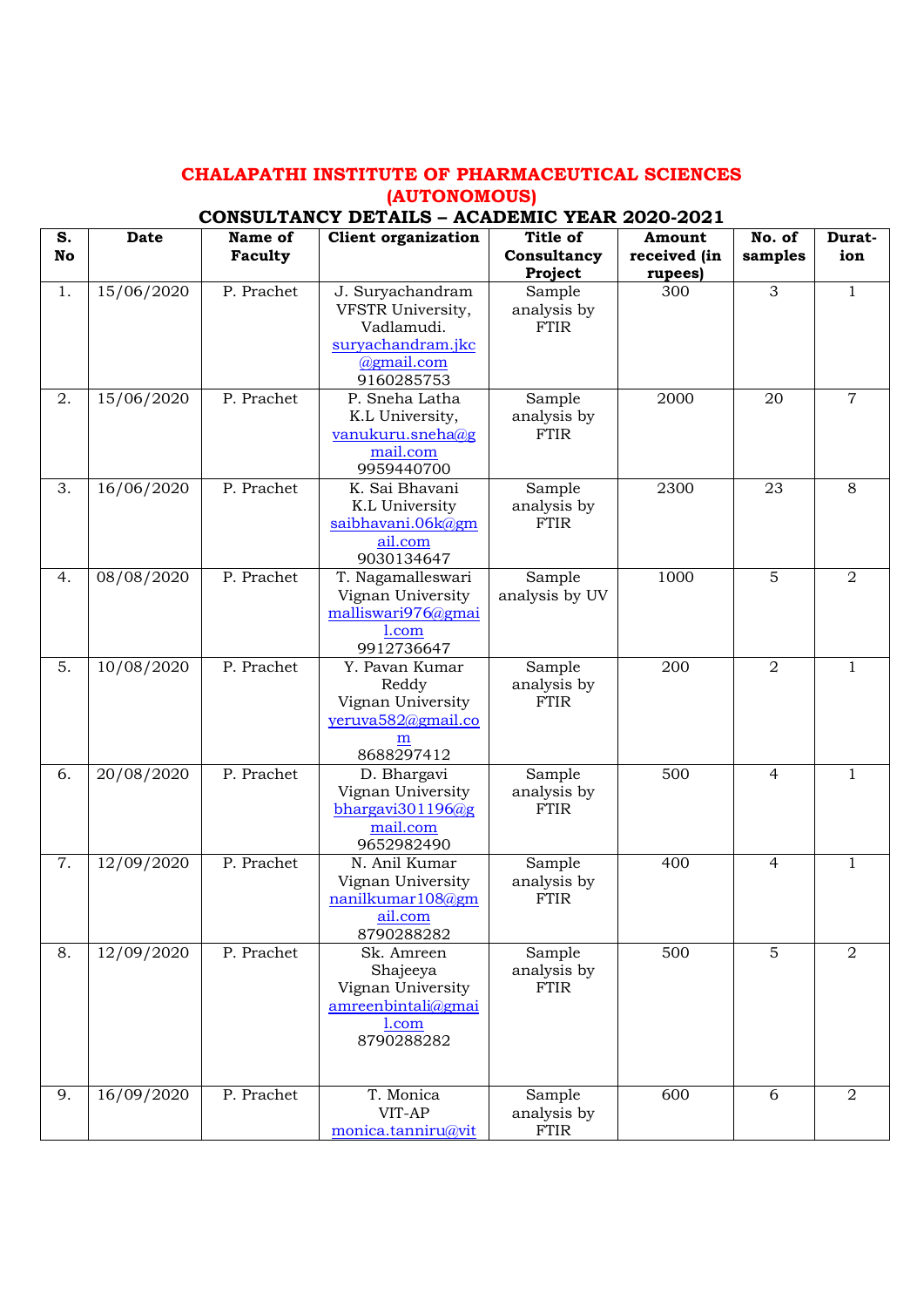|     |            |            | $a$ p.ac.in<br>8897971287                                                                                             |                                                                                                |      |              |                |
|-----|------------|------------|-----------------------------------------------------------------------------------------------------------------------|------------------------------------------------------------------------------------------------|------|--------------|----------------|
| 10. | 26/09/2020 | P. Prachet | M. Maruthi Rao<br>ANU,<br>Guntur<br>chella.maruthi@gma<br>il.com<br>9989068820                                        | Sample<br>analysis by<br>FTIR, DSC,<br>Viscosity,<br>Conductance,<br>Particle size<br>analyzer | 2100 | 1            | $\overline{2}$ |
| 12. | 06/11/2020 | P. Prachet | D. Bhargavi<br>Vignan University<br>bhargavi301196 $@g$<br>mail.com<br>9652982490                                     | Sample<br>analysis by<br><b>FTIR</b>                                                           | 900  | 9            | $\mathfrak{Z}$ |
| 13. | 12/11/2020 | P. Prachet | J. Chiranjeevi<br>Hindu college of<br>pharmacy,<br>Guntur.<br>jakkachiranjeevi@g<br>mail.com                          | Sample<br>analysis by<br><b>FTIR</b>                                                           | 2000 | 10           | $\overline{4}$ |
| 14. | 12/11/2020 | P. Prachet | Y. Lakshmi Suvarna<br>Sibar Institute of<br>Dental Sciences,<br>Takkellapadu<br>ylsuvarna@gmail.co<br>m<br>9985553122 | Sample<br>analysis by<br>Humidity<br>control oven                                              | 1000 | 80           | $\overline{2}$ |
| 15  | 21/11/2020 | P.Prachet  | K.Sravanthi<br>K L University,<br>Vijayawada<br>Sravanthikurapati9<br>$1$ @gmail.com<br>8187813763                    | Sample<br>analysis by<br><b>FTIR</b>                                                           | 800  | 4            | $\mathbf{1}$   |
| 16  | 23/11/2020 | P.Prachet  | Dr.P.Venkateswara<br>Rao<br>RVR&JC college of<br>Engineering, Guntur<br>Pvr007.1@gmail.co<br>m<br>94490642727         | Samples<br>analysis by<br><b>FTIR</b>                                                          | 1200 | 6            | $\overline{2}$ |
| 17  | 01/12/2020 | P. Prachet | Y. Pavan kumar<br>Reddy<br>Vignan University<br>Yeruva582@gmail.co<br>m 8688297412                                    | Samples<br>analysis by<br><b>FTIR</b>                                                          | 200  | $\mathbf{1}$ | $\mathbf{1}$   |
| 18  | 5/12/2020  | P. Prachet | S.Poorna Chandra<br>Shekar<br>Vignan University<br>shekarsettipalli@gm<br>ail.com<br>7396613220                       | Samples<br>analysis by<br><b>FTIR</b>                                                          | 400  | 2            | $\mathbf{1}$   |
| 19  | 9/12/2020  | P. Prachet | R. Subhakaran<br>Singn<br>K L University                                                                              | Samples<br>analysis by<br><b>FTIR</b>                                                          | 100  | $\mathbf{1}$ | $\mathbf{1}$   |